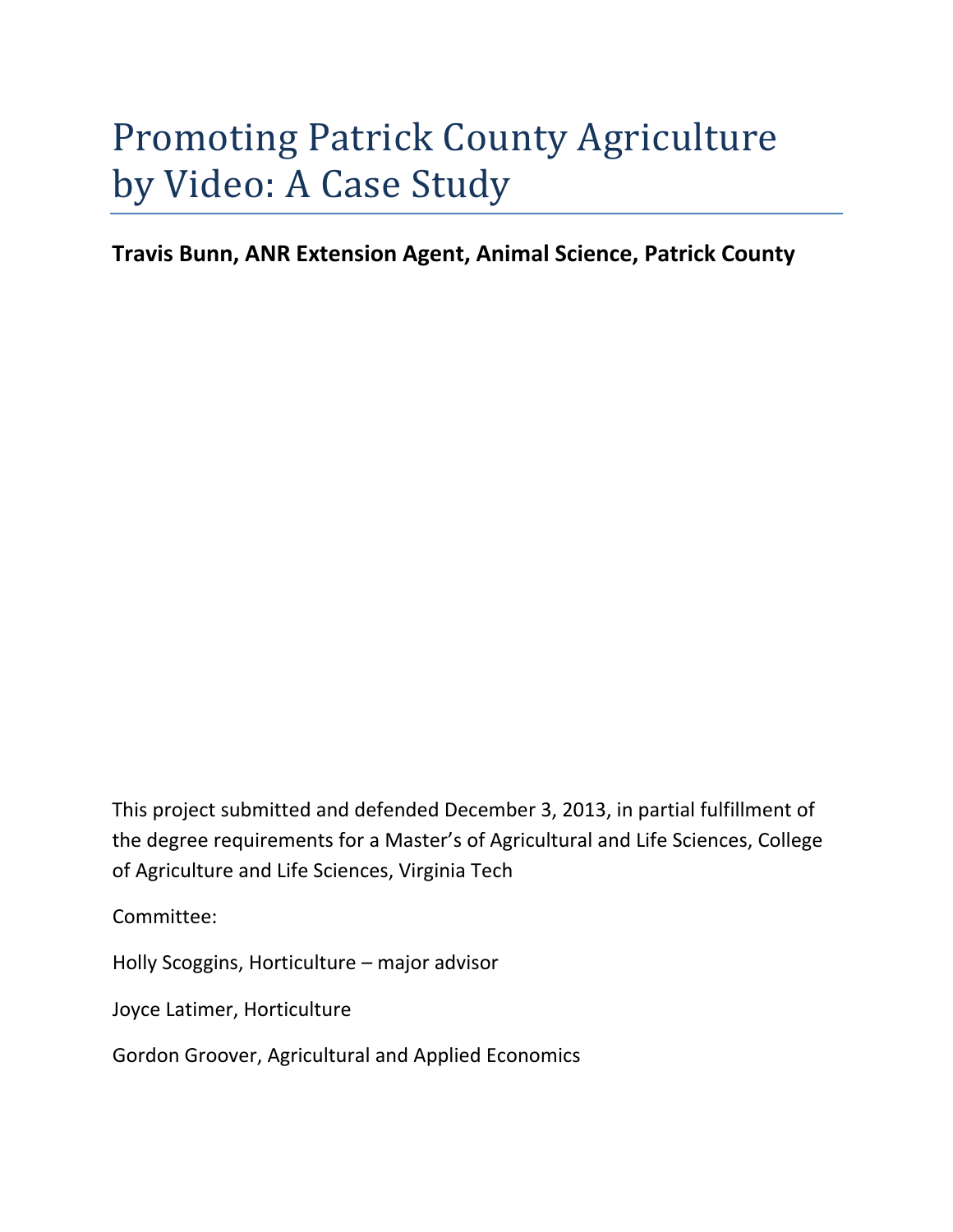# **Promoting Patrick County Agriculture by Video: A Case Study**

## **Travis Bunn, ANR Extension Agent, Animal Science, Patrick County**

### **Introduction**

The purpose of this project was to develop a tool to help raise literacy and awareness of the importance of agriculture and natural resources in Patrick County. With many of today's younger generation being three or more generations removed from agriculture, there is an increase in need to reach out to everyone not directly tied to some type of agriculture enterprise. With the objective of raising awareness and the importance of agriculture to a Patrick county and the supporting industries as a primary economic driver, a promotional video/DVD was designed and developed explaining these linkages and importance of agriculture to this region of Virginia.

According to the US Census Bureau (date) , 71.7 percent of households reported accessing the Internet in 2011. The average American spends more time using media devices‐ television, radio, iPods and cell phones-than any other activity while awake (Bloxham et al., 2005). Considering the ease of access and the amount of time devoted to media devices, providing a social media platform is an way to communicate the message about the impact of Patrick County agriculture to a wide array of individuals.

# **Materials and Methods**

A logic mode was developed to guide the development of the informational DVD by identifying the situation, target audience, participants, inputs and outputs, and projected impacts/outcomes. The model evolved throughout the process to show realistic expectations. A list of local producers was compiled for possibly participating in the video to be representative Representatives from each of the following sectors were interviewed for the video: Extension, Virginia Commissioner of Agriculture, Virginia Department of Forestry, Soil and Water Conservation, Vegetables, Fruits, Pollinators, Beef, Dairy, Small Ruminants, Poultry (backyard flock), Row Crop and Grapes. Underlying topics included: Large and small scale farming operations, value‐added products, local Farmers Market, Niche products (i.e. locally raised water buffalo, local wines, etc.), diverse farming practices, mountainous scenery and some local tourist attractions.

The video recording was supported by the loan of a high-definition digital video camera. Editing and duplication was provided by a local firm Bowers Production, The Patrick County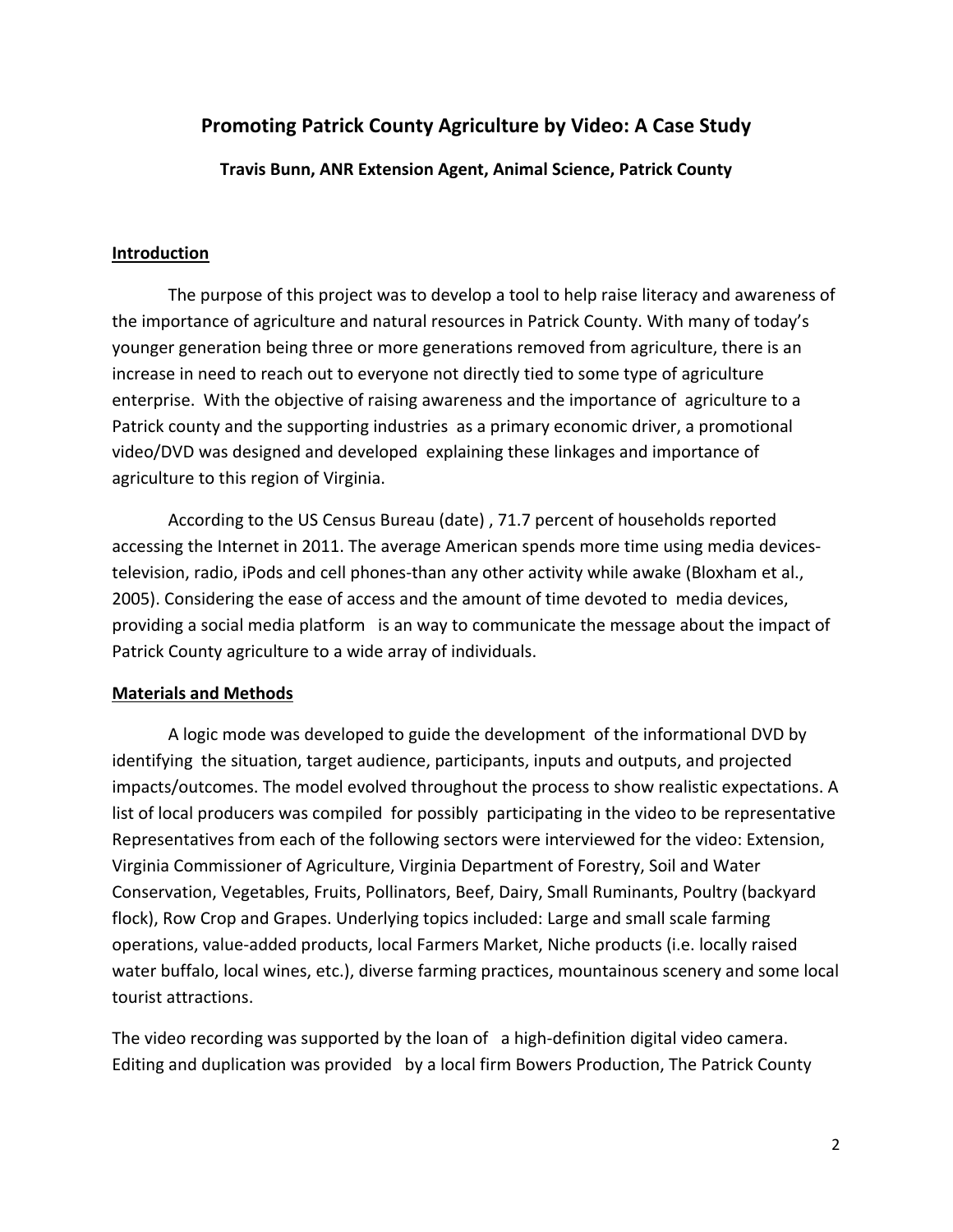Farm Bureau agreed to support the costs of editing and duplication providing collaboration and financial support to complete the video.

Once funding was secured, the project began by collecting video on the farms and throughout the County during peak times throughout of the growing season these visits provided "filler footage" highlighting the scenic beauty of Patrick count and the diversity of the agricultural sector. . Collecting footage on over 15 different farms, businesses and local attractions took roughly 50 hours. Interviews typically lasted around 30‐45 minutes, while some lasted a little over an hour. Shots for filler footage typically lasted 1‐2 hours, and did not require the interviewee to be around. All participants were asked a set of questions twice during the interviews to help ensure that optimal information would be retained. Some producers seemed to be more comfortable answering the questions the second time around once their nerves had calmed from the initial camera "shock" The questions asked to each producer are as follows:

- Name and type of operation
- Tell a little bit about your operation (history, acreage, family farm, etc.)
- How important is your type of agricultural operation to Patrick Co?
- How important is agriculture to Patrick County?
- Do you have any employees?
- What are your outlets for marketing your product?
- Do you have any value added type products?
- What would Patrick County be like if there was no agriculture?
- What sets Patrick County products apart from other Counties or areas within the state?
- What are some of the advantages and disadvantages to farming?
- What skills are best taught by working or being raised on the farm?
- How do you think farming is perceived in Patrick County?
- Is there anything else you would like for the people watching to know about your operation?

Some questions were omitted if they did not apply to certain operations. For example, some operations had no employees, or some may not market value‐added type products. In the final cut of the video, each producer interview was trimmed to between 3‐4 minutes. As a result, not every producer was shown answering each question during their segment. However, each question was answered by at least one producer in the video.

There was roughly 22 hours of total footage collected that was edited down to a one hour promotional video. Bowers Production, provided addtional editing and support by adding supporting text, county statistics, and other information highlighting agriculture in Patrick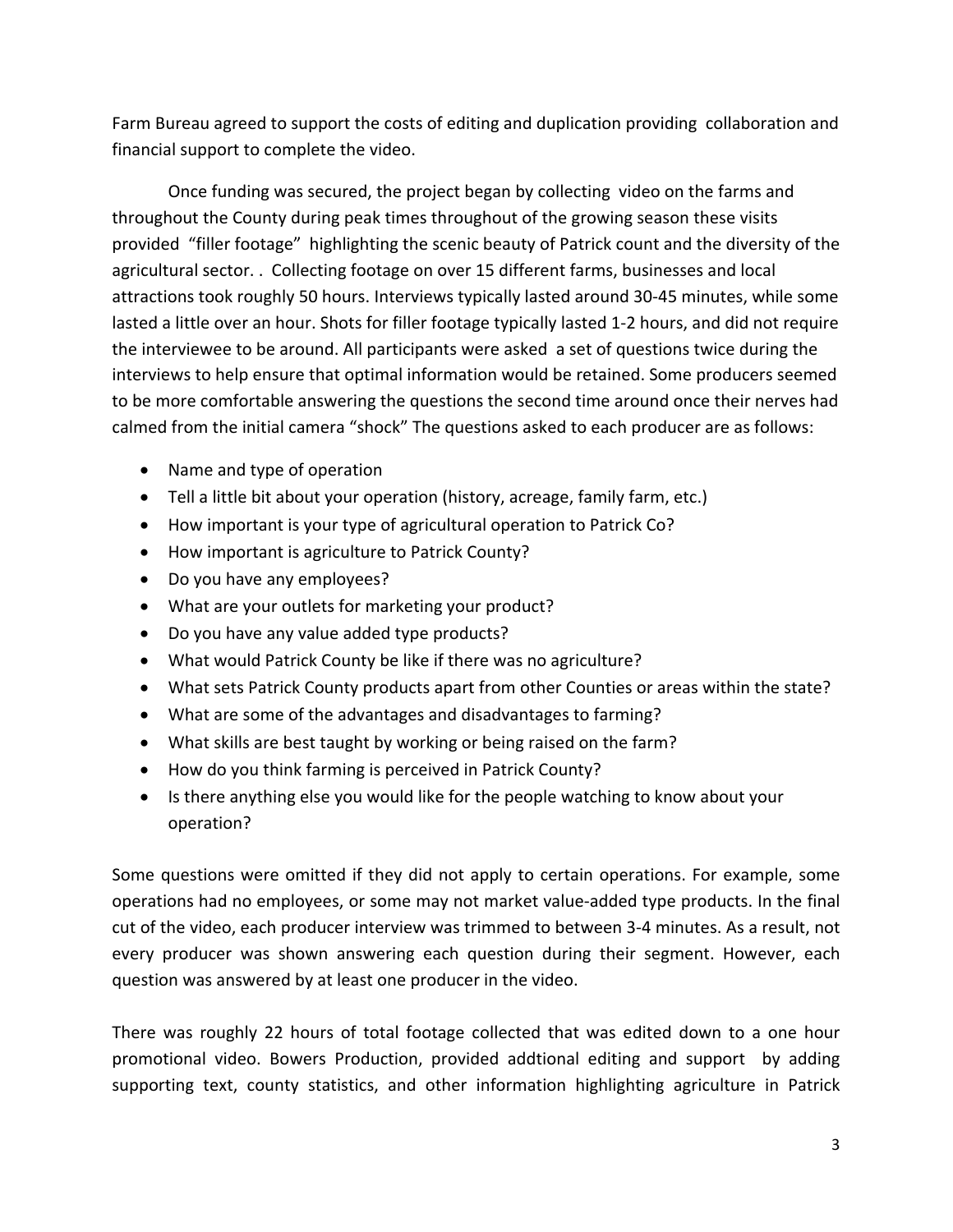County. Twenty copies were made straight from the editing computer and dispersed to Patrick County Farm Bureau, Patrick County Extension, Patrick County Administration and Patrick County Chamber of Commerce. The web‐based video, totally more than 1 hour, was designed to be shown in six parts and made available online through the YouTube website (http://youtu.be/\_dLsy1ZYkmQ ). Videos were shared on various websites, social media websites and local media outlets. The Bowers Production editor provided two copies to be used in making 200 copies. This process took a total of about 6 weeks to complete. Several drafts were made critiquing artwork on the DVD and the covers.

#### **Summary**

One month after the release of the Patrick County Agriculture DVD, there have been over 400 views on the YouTube videos combined, local newspaper and radio have broadcasted the release of the video, Patrick County Tourism Department has shown interest in producing more DVDs focusing on other tourism venues in the County, and it has increased use of the local Facebook page for the Patrick County Extension office by 50%. Currently, the videos are being offered free of charge to private businesses and agriculture operations to utilize as a marketing tool for local products and services in Patrick County.

Based on current demand, additional copies are needed funds have been allocated at the local level as a means to increase interest in marketing agriculture and agri-tourism within the region.

#### **Below are general steps and procedures to assist in planning a similar project.**

#### **Step 1: Identify Goals**

The first step in producing a promotional video for your organization is to identify the specific goals that you want the video to accomplish. Begin by developing a logic model(reference) identifying 1) define your target audience(s), 2) the current situation and project goals; 2) specific inputs for the project, such as, capital, staff resources and time, technology/equipment, and partners; 3) desired outputs, such as, activities, workshops, publications and other media, and collaborations, , and 4) the expected or targeted outcomes for both the short and long term. O Key to a successful project is a well defined target audience to be responsive to the message, product or service .

#### **Step 2: Develop a budget**

The budget should consider all outlays of funds, time, and like‐kind contributions to insure that all inputs are recorded and valued. A well documented budget allows for demonstration and valuation of all of convolutions and services to assit in demonstrating costs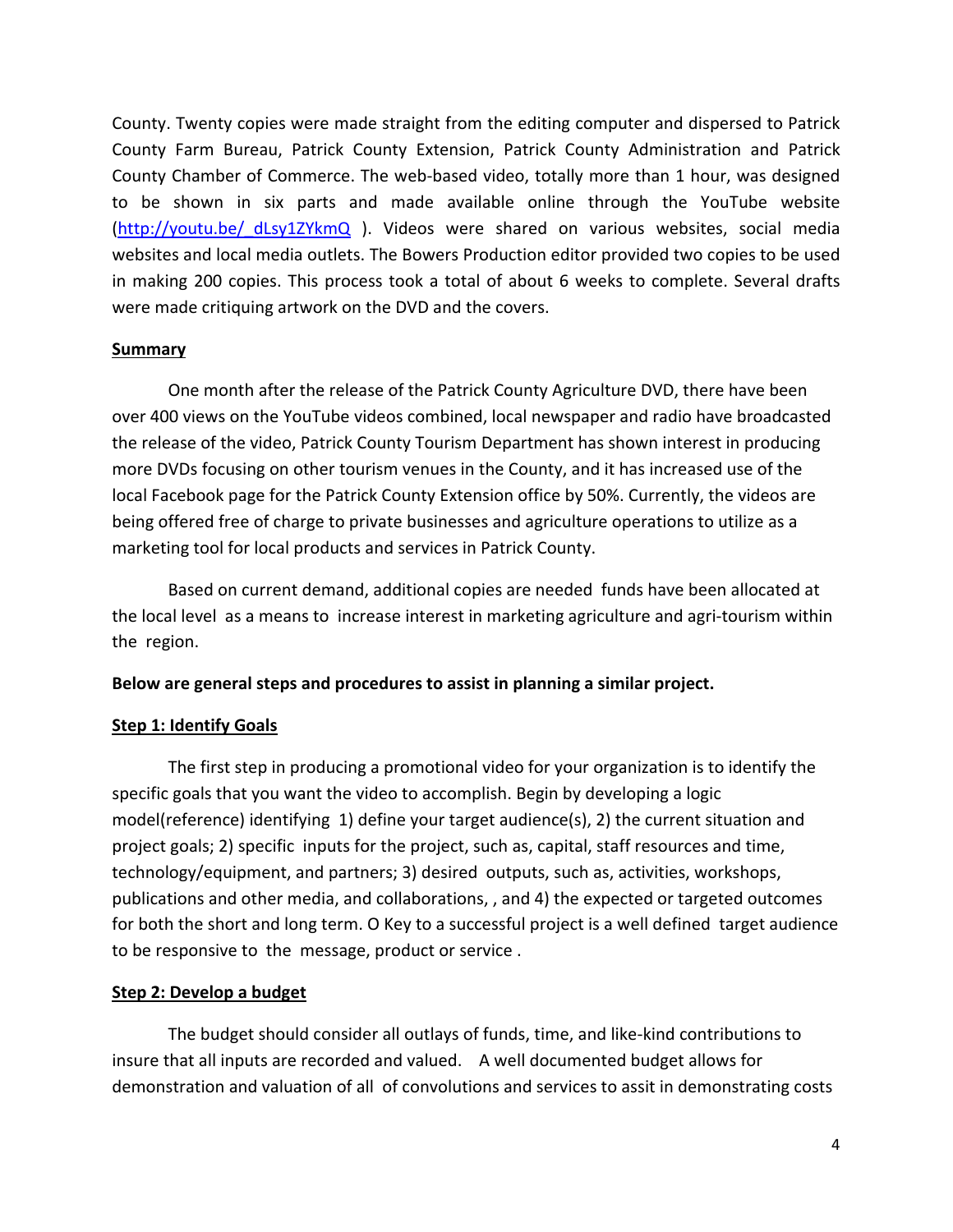and benefits of the project. Wages, time, like‐kind controbutions, equipment costs, editing costs, software costs, duplication costs, and etc. should all be considered when developing the budget. Developing a cost sheet prior to the start of the project will give you a realistic look at the capital and non‐monetary investments needed to complete the project. Sponsorships can be helpful in obtaining funds to complete the project, and need to be involved in the goal setting for the project.

There is no "one size fits all" when it comes to funding a video project. Be creative in generating revenues to fund the project. Depending on your level of experience and comfort with this type of project, consider simple cost saving items that you can do on your own. In some instances, consider renting or leasing equipment, which could significantly reduce the amount of capital needed to complete the project.

# **Step 3: Plan the Video**

When planning the outline of your video project, consider the following questions carefully:

- 1) How long will the video last?
- 2) What is the theme of the project?
- 3) Will there be a spokesperson or voiceover to narrate the story?
- 4) Who is the spokesperson going to be?
- 5) Will there be non-scripted interviews or a storyline told by the spokesperson?
- 6) What types of questions will be asked if using a non‐scripted interview format?
- 7) Who will/should be interviewed?
- 8) What will the storyline be?
- 9) Will the setting be formal or informal?
- 10) Do you want to include any "extra shots" of landmarks, scenery, etc?

# **Step 4: Capture the Footage**

Although the professionals make it look so simple, in reality, capturing the footage for the project can end up being the most challenging part of the project. Before you start, check with the editor or other professionals that will provide the final be formatting to ensure there are no compatibility issues with cameras and editing software.

Always check each piece of equipment prior to starting each filming section. Audio and lighting are critical settings that can change after each segment. Effects such as natural sounds, fluctuations in voice levels, lighting and the environment/surroundings can all necessitate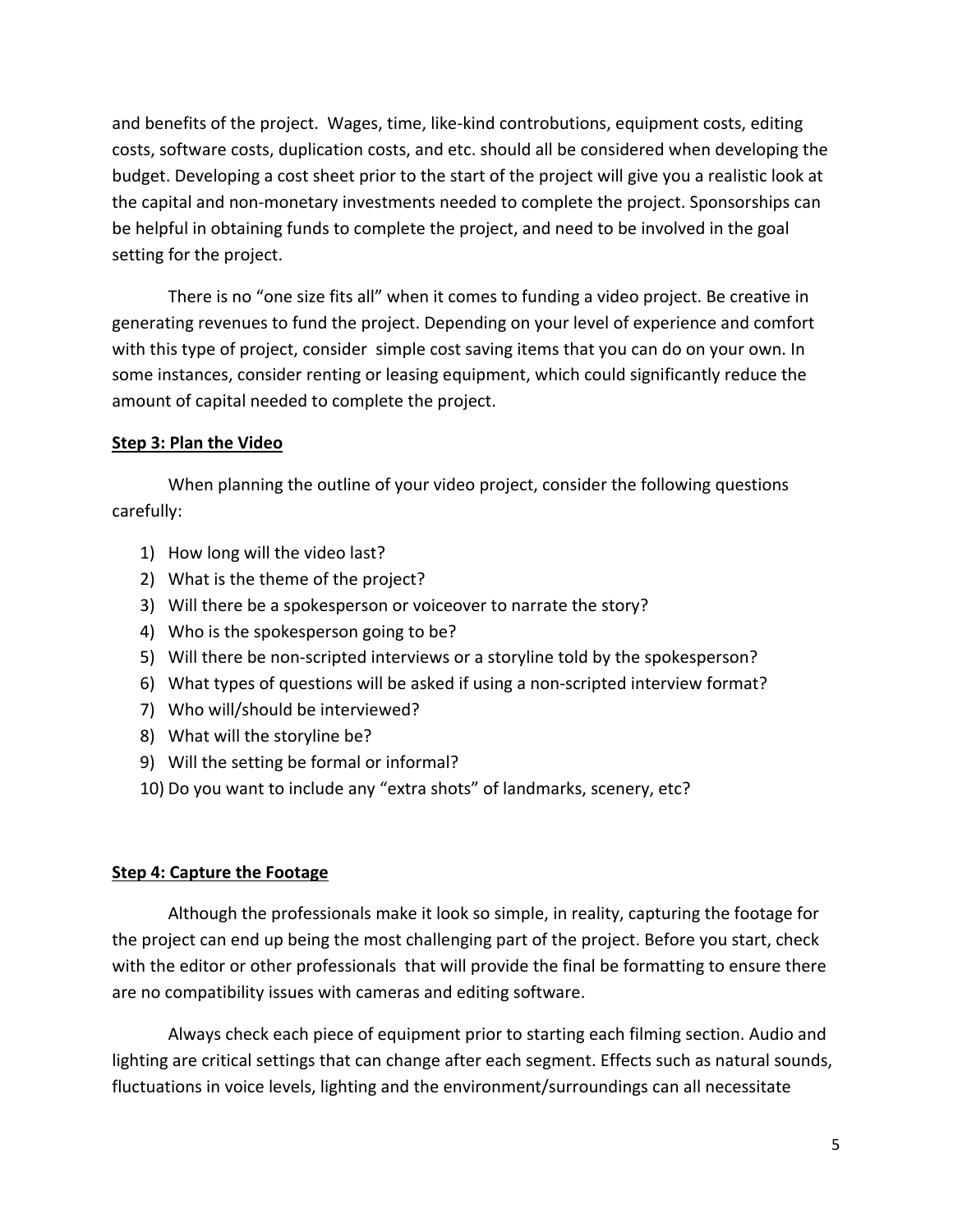adjustments to the camera equipment. The use of a wireless microphone can help with audio issues by offering another "channel" of audio to use.

Allowing adequate time to capture footage is critical. As a general rule of thumb, shoot a minimum of 2 takes per segment. This becomes obvious when conducting interviews, as some people may be tense during the first round of shooting footage, but may become comfortable after they have gone through the first take.. It is never a bad idea to have backup interviewees in the event that someone backs out or maybe just does not interview well in front of a camera. This will all take time, so be sure you have backup interviewees to prevent unplanned downtime..

Be creative when capturing footage. Try capturing footage from different angles, or even zoom distances. Changing up angles can help to break up the monotony of a single screen shot. It is also important to capture extra footage to use to fill in with during the video. Be observant while you are filming to see if there is anything different or interesting that would add eye appeal to your footage. Something as simple as a bee foraging on a flower or a leaf blowing in the wind can keep viewers focused and interested in the final cut of the video.

#### **Step 5: Edit the Video**

Editing the video should be simple but the most important part to a good story,. to meet the objectives laid out in Step 3. Whether you do‐it‐yourself, or hire a professional editor, having a layout of how the project needs to flow will make the process easier. If you choose to edit the footage yourself, it can certainly save you money, but it may take more time depending on your experience with editing software. If you hire a professional, the project will conclude quicker, but will require additional funds.

Once the editing portion has been completed, present the video to a group of viewers that closely resembles your target audience. By doing this, it will ensure that the message you intended is what was received. It is sort of a market test before spending money on the duplication process.

Duplication of the final version can be done relatively inexpensive, Factors that determine price of duplication include the number of copies being made, color vs. blank DVD, and the choice of DVD covering or casing, and shipping.

#### **Step 6: Share the video**

Once you have successfully completed steps one through five, it is time to share the video with your audience. There are many ways to get your product to your target audience. YouTube (need link and reference to how) is an online video site that allows you to download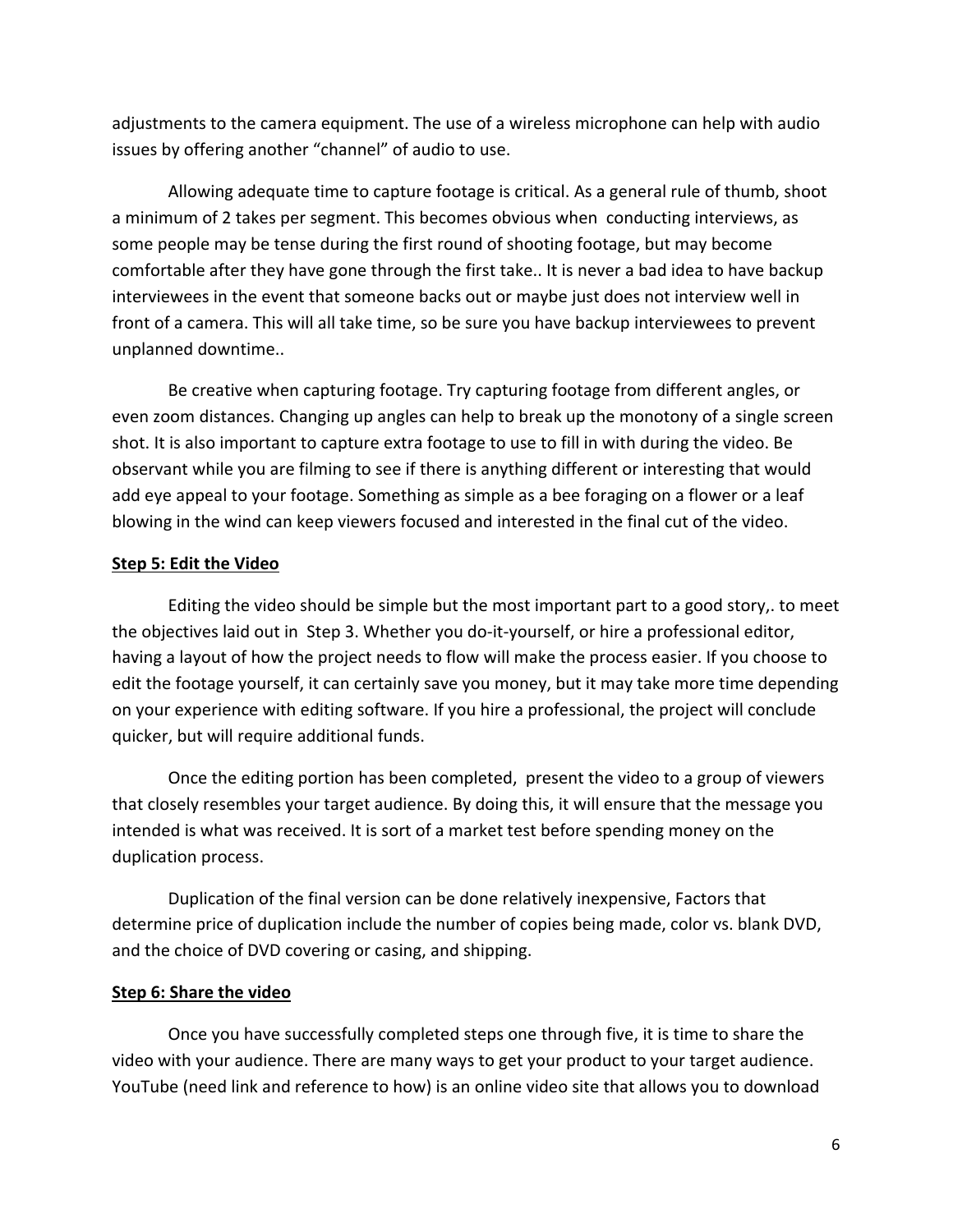videos and share with the public. It is free to use. Social media can provide a quick and cheap way to debut your promo as well. Facebook, My Space and Twitter will all allow you to put links to your video on your personal pages. This does require you to have an account with these social media websites.

Always send a copy of or link to your video to local media, chambers of commerce, county administration, etc. These resources can prove to be an excellent way to promote your cause. Consider "high traffic areas" for your target audience, and be creative in ways to get your video into their hands.

# **References**

Bloxham, M., Papper, R., Popovich, M., Holmes, M. (2005). Average person spends more time using media than anything else. *Ball State University* [On‐line]. Available at: http://www.bsu.edu/up/article/0,1320,32363‐2914‐36658,00.html

File, T. (2013). Computer and Internet Use in the United States, Population Characteristics. US Census Bureau [On‐line], P20‐569. Available at: http://www.census.gov/prod